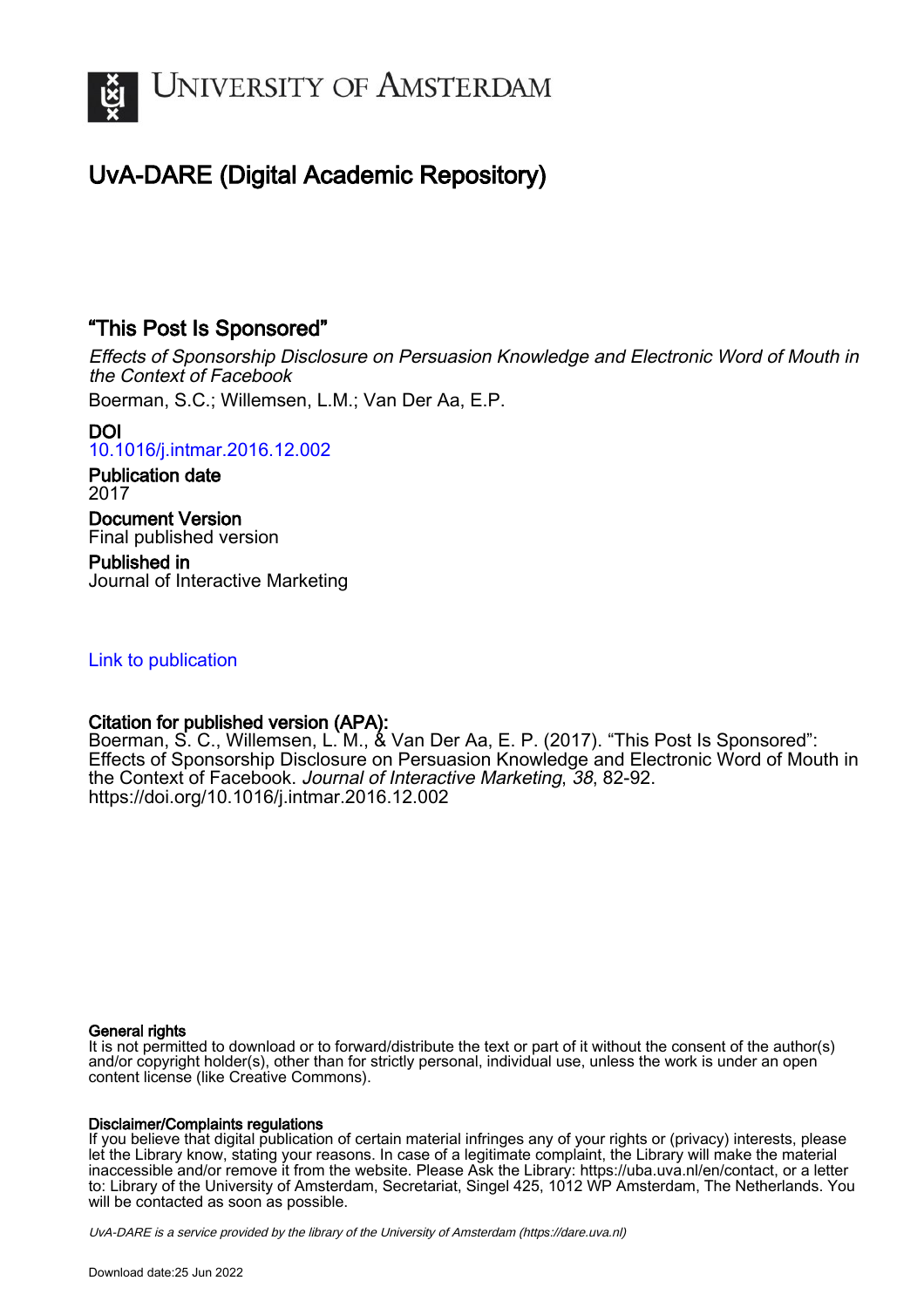

Available online at www.sciencedirect.com



[Journal of Interactive Marketing 38 \(2017\) 82](http://dx.doi.org/10.1016/j.intmar.2016.12.002)–92



CrossMark

# "This Post Is Sponsored" Effects of Sponsorship Disclosure on Persuasion Knowledge and Electronic Word of Mouth in the Context of Facebook

Sophie C. Boerman <sup>a,\*</sup>& Lotte M. Willemsen <sup>b</sup>& Eva P. Van Der Aa<sup>a</sup>

<sup>a</sup> University of Amsterdam, Amsterdam School of Communication Research (ASCoR), PO Box 15791, 1001 NG Amsterdam, The Netherlands<br><sup>b</sup> Centre for Communication & Journalism, HU University of Applied Sciences, PO Box 8611, 3

Available online 21 April 2017

#### Abstract

Social media, such as Facebook, offer brands the opportunity to reach their target audience in a less obtrusive way than traditional media, through sponsored posts. Regulations require marketers to explicitly inform consumers about the commercial nature of these posts. This study addresses the effects of sponsorship disclosures by means of a 2 (no disclosure vs. the sponsorship disclosure 'Sponsored')  $\times$  2 (source: celebrity endorser vs. brand) experiment. Results suggest that a sponsorship disclosure only influences the use of persuasion knowledge when the post is disseminated by a celebrity. Moreover, a disclosure starts a process in which the recognition of advertising (i.e., the activation of conceptual persuasion knowledge) causes consumers to develop distrusting beliefs about the post (i.e., higher attitudinal persuasion knowledge), and in turn, decreases their intention to engage in electronic word of mouth.

© 2017 Direct Marketing Educational Foundation, Inc. dba Marketing EDGE. All rights reserved.

Keywords: Sponsorship disclosure; Facebook; Electronic word of mouth; Celebrity endorsement; Persuasion knowledge; Social media; Advertising

#### Introduction

Over the past decennia, marketers have been witnessing a downward trend in consumers' trusting perceptions towards traditional advertising ([Nielsen 2015\)](#page-11-0). Given marketers' clear interest in selling a particular product or brand, consumers have learnt to recognize their messages as persuasive attempts. As a result, consumers have become wary of their believability ([Dahlén 2005; Friestad and Wright 1994](#page-10-0)). Today's skeptical consumers urge marketers to seek new ways to promote products and brands. Social media such as Facebook offer the opportunity to reach target groups in a less obtrusive way than traditional media, through sponsored content [\(Minton et al. 2012\)](#page-11-0). Sponsored content consists of promotional messages that are made to look

Corresponding author.

like the content that is posted by other users from a person's network of friends. They show great resemblance in format and style, and are embedded in a person's newsfeed amid regular posts from befriended contacts. As a result, it becomes harder for consumers to discern commercial content from non-commercial content ([Shrum 2012](#page-11-0)).

It may be even more difficult to discern commercial content from non-commercial content when it is shared by influencers such as celebrities. Social media provide insight into the lives of celebrities, which makes sponsored content in the form of endorsements seem more n'atural and believable ([Lueck 2015](#page-11-0)). It suggests that a celebrity is an authentic customer of the product or service, and that they genuinely like the products that they promote. According to a study by Harris Interactive ([Langford](#page-11-0) [and Baldwin 2013\)](#page-11-0), more than half of the consumers are not aware that celebrities are promoting products on social media. The same study also showed that one third of the consumers are following celebrities on social media. Hence, celebrities are a viable means to spread sponsored content. This is also reflected by research showing that endorsements on Facebook are 50%

E-mail addresses: [S.C.Boerman@uva.nl](mailto:S.C.Boerman@uva.nl) (S.C. Boerman),

[lotte.willemsen@hu.nl](mailto:lotte.willemsen@hu.nl) (L.M. Willemsen), [eef.vanderaa@gmail.com](mailto:eef.vanderaa@gmail.com) (E.P. Van Der Aa).

<sup>1094-9968/© 2017</sup> Direct Marketing Educational Foundation, Inc. dba Marketing EDGE. All rights reserved.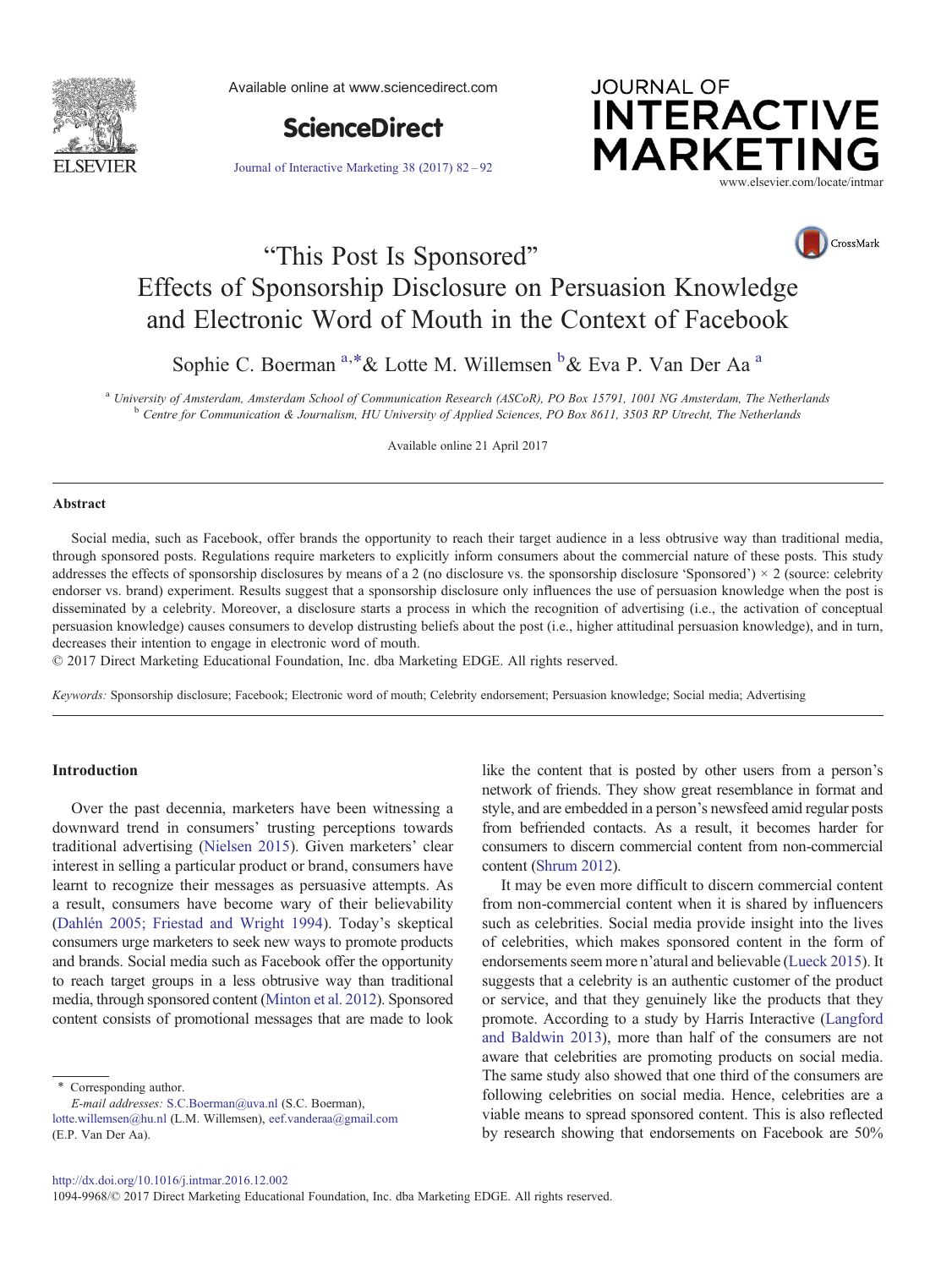more effective than Facebook ads that do not feature celebrities (TechJournal South, 2011 in [Lueck 2015](#page-11-0)).

Disseminating commercial content on social media, directly or indirectly through celebrities, is thus appealing to brands. Consumer advocates, however, question the fairness of these techniques [\(Cain 2011](#page-10-0)). When consumers are not able to recognize sponsored content as advertising, they may be persuaded into commercial transactions that they might otherwise avoid. To protect consumers from such "misleading and deceptive practices," the Federal Trade Commission (FTC) in the United States has set up regulations, urging marketers to explicitly disclose any advertising on social media ([FTC 2013](#page-10-0)). For instance, by including a 'Sponsored' label to a sponsored post. These disclosures inform consumers about the commercial intent of a message, and should help consumers to recognize the advertising as such, and thus to activate their persuasion knowledge ([Friestad and Wright 1994](#page-10-0)). These regulations were recently updated to prohibit unfair persuasion from celebrity endorsements as well. As of May 2016, celebrities are urged to disclose their relation to a brand or product on social media [\(Electronic Code of Federal Regulation 2016\)](#page-10-0).

This study examines how, and under what circumstances, disclosures affect the impact of sponsored content that is posted on Facebook. In doing so, this study addresses three research aims. First, it aims to gain more insight into the effects of sponsorship disclosures on consumers' use of persuasion knowledge. Prior research suggests that sponsorship disclosures can activate consumers' persuasion knowledge when shown in the context of other advertising outlets (e.g., television programs, radio programs, online advertising; [Boerman, Van Reijmersdal, and](#page-10-0) [Neijens 2012; Campbell, Mohr, and Verlegh 2013; Wojdynski](#page-10-0) [and Evans 2016](#page-10-0)). As the boundaries between information, entertainment, and commercial influences seem more blurred on social media than most other advertising vehicles (cf. [Minton et al.](#page-11-0) [2012\)](#page-11-0), social media provide an interesting new avenue for research regarding the effects of disclosures. Hence, this study examines whether consumers can discern commercial content from non-commercial content, and whether disclosures can help consumers to recognize advertising on social media. As such, it provides useful insights for policy makers who want to educate consumers on new advertising formats. Gaining insight in this issue is also highly relevant to marketers, as it shows whether transparency about the commercial nature of a Facebook post may diminish advertising outcomes.

Second, by looking into the role of source type, this study aims to gain more insight into the boundary conditions of disclosure effects. We posit that sponsorship disclosures may be more effective in activating persuasion knowledge when shared by celebrities (vs. brands). Unlike brands, whose motivations for posting can always be linked back to their intention to persuade consumers, celebrities' motivations for posting a message on social media cannot be unequivocally inferred [\(Wood and](#page-11-0) [Burkhalter 2014\)](#page-11-0). Thus, disclosures may be particularly effective in activating persuasion knowledge when the commercial nature of a message is more difficult to infer, such as with celebrity endorsements on social media. To the best of our knowledge, no prior research has examined the relative effects of brand versus celebrity endorsements on the use of persuasion knowledge, nor how the effects of these forms of advertising are impaired when accompanied by sponsorship disclosures. Gaining such insight provides pivotal knowledge on the circumstances under which disclosures may be effective.

Third, this study aims to unravel the process through which sponsorship disclosures are likely to affect consumers' responses to sponsored content. We propose that sponsorship disclosures in celebrity endorsements may trigger a stepwise process, affecting first consumers' conceptual persuasion (i.e., the recognition of advertising), then their attitudinal persuasion knowledge (i.e., critical and distrusting feelings towards the advertising; [Boerman,](#page-10-0) [Van Reijmersdal, and Neijens 2012](#page-10-0)), and finally also their intention to engage in electronic word of mouth (hereafter eWOM). Understanding the processes that lead consumers to engage in eWOM (i.e., liking, sharing, or commenting upon a message) is valuable as marketers are increasingly relying on eWOM as a key performance indicator for advertising success ([Peters et al. 2013](#page-11-0)). Likes, shares, and comments are seen as behavioral manifestations of ad engagement by those who participate in eWOM [\(Van Doorn et al. 2010\)](#page-11-0). Furthermore, eWOM is found to have a positive effect on those who are exposed to these communications. Likes, shares and comments are automatically announced on the newsfeeds of befriended contacts, which is a desired outcome for advertisers ([Minton et al.](#page-11-0) [2012\)](#page-11-0). Such recommendations are steadily seen as the most trusted source of influence [\(Nielsen 2015](#page-11-0)), as friends are believed to have no interest in promoting a particular product or brand ([Bickart and Schindler 2001; Van Noort, Antheunis, and Van](#page-10-0) [Reijmersdal 2012\)](#page-10-0). As a desirable outcome of advertising, scholars call for more research onto the factors that that lead consumers to engage in more or less eWOM ([De Vries, Gensler,](#page-10-0) [and Leefland 2012](#page-10-0)). This study addresses this call.

# Effects of Sponsorship Disclosures on the Use of Conceptual Persuasion Knowledge

Persuasion knowledge refers to consumers' knowledge and beliefs about various advertising related issues, such as the goals and tactics marketers use to persuade them, the extent to which consumers find these techniques effective and appropriate, but also personal beliefs about how to cope with these persuasion tactics and goals ([Friestad and Wright 1994; Hibbert et al. 2007](#page-10-0)). This knowledge develops over time and is believed to consist of two dimensions: a cognitive and an affective dimension [\(Boerman,](#page-10-0) [Van Reijmersdal, and Neijens 2012; Rozendaal et al. 2011](#page-10-0)). The understanding of persuasion and advertising starts developing at childhood with the ability to distinguish commercial content from editorial content ([John 1999\)](#page-11-0). This is then followed by an understanding of advertising's persuasive intent and advertising tactics and appeals, the recognition of bias and deception, and the ability to use cognitive defenses against advertising. Altogether, this represents the cognitive dimension of persuasion knowledge, also referred to as conceptual persuasion knowledge [\(Boerman,](#page-10-0) [Van Reijmersdal, and Neijens 2012; Rozendaal et al. 2011](#page-10-0)). In this study, conceptual persuasion knowledge is operationalized as consumers' recognition of advertising, which is the first step of persuasion knowledge.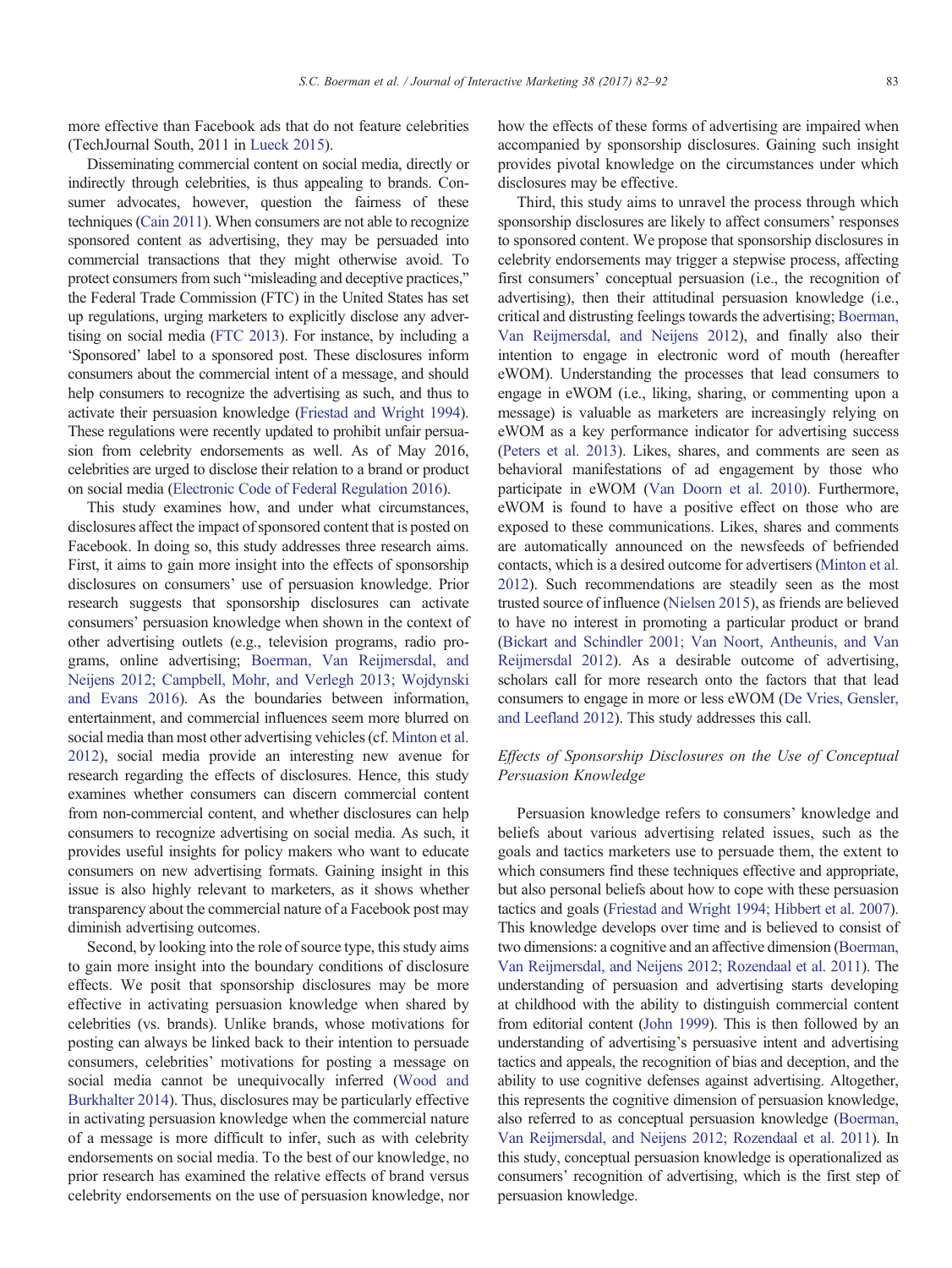Although persuasion knowledge is assumed to be established at adulthood [\(Friestad and Wright 1994; John 1999\)](#page-10-0), there are circumstances in which even adults need to refine or adjust this knowledge. A situation in which adult persuasion knowledge may not be sufficient is when new advertising formats are introduced, or when advertising is integrated with editorial content such that it is not immediately recognizable as advertising. Both of these situations apply to sponsored content on Facebook.

Sponsored Facebook posts are still quite novel, and are integrated into a user's Facebook newsfeed in such a manner that it resembles non-commercial posts from people in their network of friends. This could make it difficult for consumers to recognize the post as advertising, and for this reason, there is a societal debate about the possible deceptiveness of online sponsored content ([Robertson 2013](#page-11-0)). If consumers are exposed to commercial messages that could not be recognized as such, consumers cannot guard themselves from being persuaded by these messages. To protect consumers from deceptive advertising and guarantee fair communication practices, regulations by the FTC in the US and advertising codes in the EU (e.g., [The](#page-11-0) [Dutch Advertising Code 2014\)](#page-11-0) instruct that commercial messages should always be recognizable as such. Therefore, regulators and industry organizations urge marketers to disclose any sponsored message posted on social media (e.g., [FTC 2013](#page-10-0); [Word of Mouth Marketing Association \[WOMMA\] 2013](#page-11-0)). By including a disclosure that informs about the commercial purpose of a message, consumers should be able to distinguish sponsored content from non-commercial editorial content.

Sponsorship disclosures are also used in blogs [\(Campbell,](#page-10-0) [Mohr, and Verlegh 2013\)](#page-10-0), in advergames ([An and Stern 2011](#page-10-0)), online native advertising [\(Wojdynski and Evans 2016](#page-11-0)), television programs [\(Boerman, Van Reijmersdal, and Neijens 2012;](#page-10-0) [Campbell, Mohr, and Verlegh 2013\)](#page-10-0), and movies [\(Bennett,](#page-10-0) [Pecotich, and Putrevu 1999; Tessitore and Geuens 2013; Van](#page-10-0) [Reijmersdal, Tutaj, and Boerman 2013\)](#page-10-0). Studies examining the effects of such disclosures demonstrated their ability to activate persuasion knowledge, and even change the persuasive outcomes of the sponsored content ([Boerman, Van Reijmersdal, and Neijens](#page-10-0) [2012; Campbell, Mohr, and Verlegh 2013; Wojdynski and Evans](#page-10-0) [2016\)](#page-10-0). If the level of persuasion knowledge about sponsored Facebook posts is indeed low, a sponsorship disclosure may help adults to recognize these posts as advertising. Consumers who witness disclosures containing the word 'Sponsored' could directly relate this to advertising, and thus activate their conceptual persuasion knowledge. Based on the findings in other media, we propose the following hypothesis:

H1. A Facebook ad that is accompanied by a sponsorship disclosure ('Sponsored') will be more likely to activate consumers' conceptual persuasion knowledge, than a Facebook ad without a sponsorship disclosure.

# The Use of Persuasion Knowledge in Response to Celebrity Endorsements

When engaging in social media advertising, advertisers can post sponsored content on their own account, thus with the brand as direct source of the content, or in the form of a celebrity endorsement, with the celebrity as an indirect source. The use of celebrity endorsements is a common practice in marketing campaigns [\(Erdogan 1999](#page-10-0)), and is increasingly used in social media campaigns as well [\(Bergvist and Zhou 2016; Wood and](#page-10-0) [Burkhalter 2014\)](#page-10-0). Due to their massive fan basis on social media, and their ability to create a personal allure to sponsored content, celebrities are often seen as important influencers, and thus paid to promote products and brands. To capitalize on these endorsements, Facebook even created a special tool that makes it easy for celebrities and other public figures to share branded content on Facebook [\(Kokalitcheva 2016\)](#page-11-0).

Celebrities are thus a popular means to spread sponsored content. This is also reflected by a recent study on the use of Facebook as an advertising vehicle for celebrities [\(Lueck 2015](#page-11-0)). This study explored whether Kim Kardashian, as an example of a successful celebrity endorser, makes use of parasocial interaction on her Facebook fan page. The results showed that at least 44% of all posts could be classified as product endorsements. In most of these endorsements, products were embedded into personal stories (60%). I n creating a personal frame, endorsements were depicted as portrayed actions towards consumption, i.e., showing that the celebrity uses the shown product herself.

Although research on the effects of celebrity endorsements on social media has remained scarce [\(Lueck 2015\)](#page-11-0), celebrity endorsements in traditional media have been found to generate favorable outcomes, including more positive brand and ad attitudes ([Bergvist and Zhou 2016; Lafferty, Goldsmith, and](#page-10-0) [Newell 2002](#page-10-0)), and higher financial returns ([Elberse and](#page-10-0) [Verleun 2012](#page-10-0)). The effectiveness of celebrity endorsement is often explained by source credibility theory, which states that consumers are more likely to be persuaded when exposed to highly trustworthy sources [\(Erdogan 1999; Hovland and Weiss](#page-10-0) [1951; Ohanian 1991\)](#page-10-0). Celebrities are believed to be a more trustworthy source than marketers ([Freiden 1984; Ohanian](#page-10-0) [1991\)](#page-10-0). Although celebrities may have commercially-motivated interests for endorsing a product or brand (i.e., receiving financial compensation for endorsing the product or brand), consumers seem to have more trust in the purity of celebrities' motives. Celebrities attach their names to a product or brand, and consequently, they are assumed to be motivated by a genuine liking for the product or brand, more so than financial benefits [\(Atkin and Block 1983\)](#page-10-0).

The predisposition to attribute celebrity endorsements to a genuine liking for the product rather than financially-motivated interests, is also known as the correspondence bias ([Gilbert and](#page-10-0) [Malone 1995; Jones 1979](#page-10-0)). This bias is rooted in the attribution theory which states that people make causal inferences to explain other people's behaviors [\(Taylor and Fiske 1978](#page-11-0)). In doing so, people generally assume that a person's behavior is a true reflection of that person's feelings or beliefs, even when situational factors are more likely to fully account for this person's behavior (e.g., financial compensation). This bias is found to affect a range of different judgments, including judgments of celebrities' behaviors ([Cronley et al. 1999\)](#page-10-0). Since brands are no human entities whose behaviors need to be explained, such correspondence bias is unlikely to occur for brands.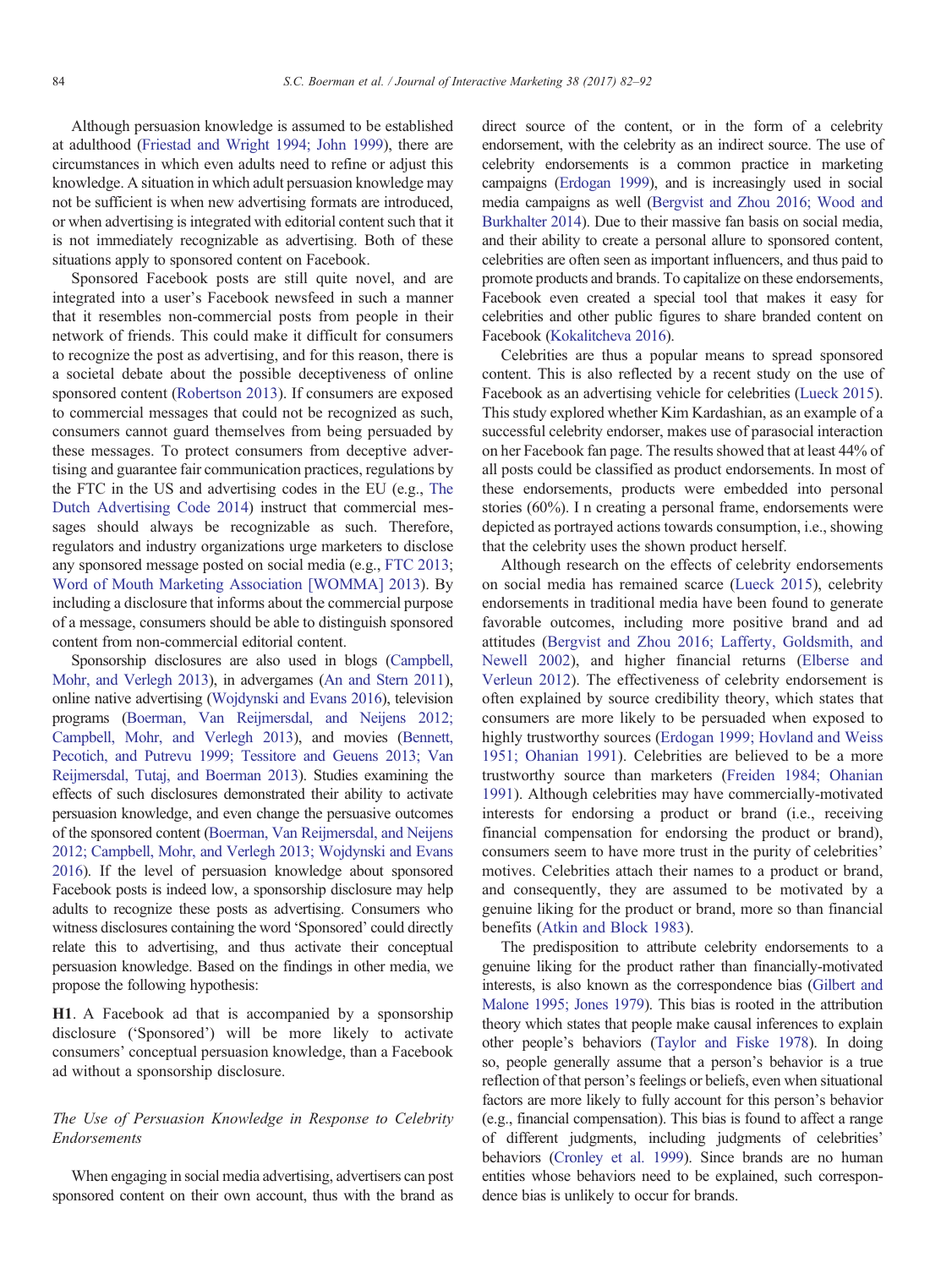The persuasion knowledge model [\(Friestad and Wright 1994](#page-10-0)) acknowledges celebrity endorsements as a persuasion tactic that people learn to recognize. It is assumed that adults will usually recognize celebrity endorsements as advertising. Nevertheless, in the context of social media, it may be harder for consumers to recognize a celebrity endorsement as a persuasive attempt. Unlike social media posts from brands, not all posts by celebrities are necessarily commercial. After all, celebrities also post photos and status updates to share what is going on in their personal lives, including what they purchase, consume, and like, just as ordinary Facebook users do ([Jansen et al. 2009; Lueck 2015; Wood and](#page-10-0) [Burkhalter 2014](#page-10-0)). As such, celebrity posts seem equivalent to organic user-generated posts on the consumption of products (cf. [Farace et al. 2015; Lueck 2015\)](#page-10-0). Indeed, celebrities are often seen as fellow social media users by their followers, whether they are official brand endorsers or not [\(Jin and Phua 2014](#page-11-0)). Thus, when a message by a celebrity does have a commercial purpose, this purpose may be less obvious to consumers than when the exact same post would have been posted by a brand. Therefore, we propose the following hypothesis:

H2. A Facebook ad that is posted by a celebrity will be less likely to activate conceptual persuasion knowledge, than a Facebook ad that is posted by a brand.

# Combined Effect of Sponsorship Disclosure and Source on the Use of Persuasion Knowledge

Based on the idea that consumers will be more likely to use their persuasion knowledge when a brand sends out a commercial message than when a celebrity does, we expect that the source of a sponsored Facebook post moderates the effects of a sponsorship disclosure on the use of persuasion knowledge. When a Facebook post is sent by a brand, the brand itself signals its persuasive intent, and thus consumers are not in need of a disclosure (cf., [Jin](#page-11-0) [and Phua 2014](#page-11-0)). This would mean that a sponsorship disclosure has little or no effects when the sponsored post is sent by a brand.

When the source of the sponsored Facebook post is a celebrity, however, the commercial motive behind the posting is more difficult to infer. The celebrity may genuinely want to share his or her liking for the product, but it may also be for commercial purposes. In this context of celebrity endorsement, a sponsorship disclosure may be necessary for consumers to understand the commercial purpose of the post. For this reason, we expect that a sponsorship disclosure does have an effect on persuasion knowledge when the sponsored Facebook post is sent by a celebrity. This effect will be less pronounced for brands as they will be identified as a source with commercial interest in the first place:

H3. The effects of a sponsorship disclosure on the use of conceptual persuasion knowledge are stronger when a Facebook ad is posted by a celebrity compared to when a Facebook ad is posted by a brand.

### Effects on Attitudinal Persuasion Knowledge

Research also distinguishes an affective dimension of persuasion knowledge, referred to as attitudinal persuasion knowledge. This affective dimension considers consumers' tendency to disbelief or dislike advertising [\(Boerman, Van Reijmersdal, and](#page-10-0) [Neijens 2012; Rozendaal et al. 2011\)](#page-10-0). Attitudinal persuasion knowledge is developed as a general feeling of skepticism, distrust, or disliking towards advertising, but can be applied to a specific commercial message and can function as an attitudinal mechanism to cope with advertising. The persuasion knowledge model postulates that when consumers recognize a persuasion attempt in a message, they develop beliefs about the appropriateness and fairness of this message and the tactics used [\(Friestad and](#page-10-0) [Wright 1994](#page-10-0)). Hence, critical evaluations are usually contingent on the recognition of a message as advertising: Once consumers recognize a message as advertising, they can develop critical and distrusting feelings towards it [\(Boerman, Van Reijmersdal, and](#page-10-0) [Neijens 2012; Campbell and Kirmani 2000; Friestad and Wright](#page-10-0) [1994\)](#page-10-0). In other words, consumers are not likely to use their attitudinal persuasion knowledge, when the message does not activate their conceptual persuasion knowledge.

When a warning or label informs consumers about the persuasive intent of a message, this may trigger distrusting feelings towards the message, and thus increase consumers' attitudinal persuasion knowledge [\(Boerman, Van Reijmersdal,](#page-10-0) [and Neijens 2012; Wei, Fischer, and Main 2008; Wood and](#page-10-0) [Quinn 2003](#page-10-0)). Therefore, the effect of a sponsorship disclosure on conceptual persuasion knowledge is expected to influence the level of attitudinal persuasion knowledge.

In addition, in the context of sponsored Facebook posts, we expect this effect to be more pronounced when the post is sent by a celebrity compared to brand. A sponsorship disclosure notifying that a Facebook post sent by a celebrity is sponsored makes consumers aware of the commercial nature of this post. In turn, they can develop beliefs of whether they think it is appropriate to send out commercial messages like this. These beliefs are most likely negative, as people tend to resist a persuasive message when it is recognized as such ([Wei,](#page-11-0) [Fischer, and Main 2008\)](#page-11-0). Moreover, the realization that the celebrity did not post a genuine message, but for commercial purposes, may create a sense of unfairness. Based on the notion that a sponsorship disclosure instigates a process in which consumers first recognize the Facebook post as advertising and then develop distrusting beliefs about this, we propose the following hypothesis:

H4. Source moderates the effect of the sponsorship disclosure on attitudinal persuasion knowledge through the activation of conceptual persuasion knowledge: The mediated relationship of the disclosure on attitudinal persuasion knowledge will be stronger when the Facebook ad is posted by a celebrity (vs. a brand).

#### Effects on Consumers' Intention to Engage in eWOM

Due to the integration of Facebook ads and editorial content, and the interactive nature of the surrounding platform, sponsored posts may be liked, commented upon, or shared by consumers when shown amidst other non-commercial posts ([Chu and Kim](#page-10-0) [2011](#page-10-0)). The social sharing of online product or brand-related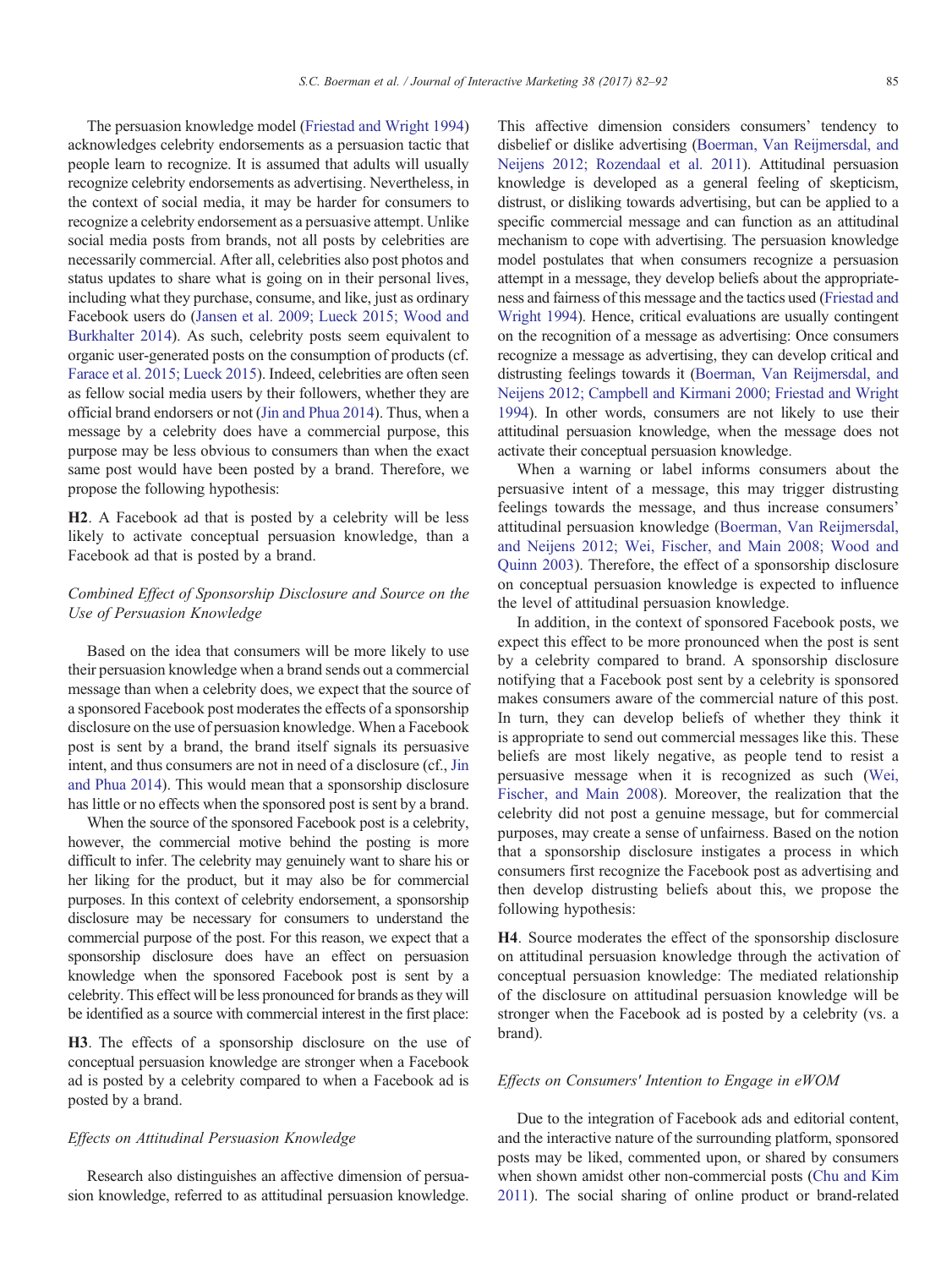<span id="page-5-0"></span>information between two or more consumers is also referred to as electronic word of mouth (eWOM; cf., [Berger 2014](#page-10-0)), and is associated with various positive effects for brands, including positive product and brand attitudes, purchase intentions, purchase behavior and loyalty (e.g., [Chevalier and Mayzlin 2006; Gruen,](#page-10-0) [Osmonbekov, and Czaplewski 2006\)](#page-10-0). The persuasive power of eWOM is often explained by its perceived trustworthiness ([Willemsen, Neijens, and Bronner 2012\)](#page-11-0). Consumers are believed to have no vested interests in promoting a product of brand, and thus are considered to be a more trustworthy source of information than the messages that directly derive from brands themselves ([Bickart and Schindler 2001; Brown, Broderick, and Lee 2007](#page-10-0)). This is especially the case when eWOM derives from known contact such as one's Facebook friends. Even when Facebook friends have no real-world relationships with one another, the befriending procedure of Facebook requires consumers to inspect each other's personal profiles, which instigates perceptions of trust ([Chu and Kim 2011\)](#page-10-0). Thus, when befriended contacts publicly endorse a Facebook ad, marketers can create a halo effect of social trust onto their messages.

Trustworthiness of the eWOM sender is not only an important outcome of eWOM, it is also an important antecedent. Consumers are often only willing to disseminate information through eWOM, when the source is believed to be trustworthy. The rationale for trustworthiness as a precondition for eWOM sharing, is that consumers generally want to present themselves in ways that garner positive impressions [\(Berger 2014](#page-10-0)). What a consumer shares or endorses to other individuals, reflects back on one's image as a person. Consequently, talking about a likeable product makes a person look good in the eyes of others, but only when the likeability of the product proves to be true. Being aware of this, consumers are only more likely to endorse a product or brand that they have confidence in. Support for this contention is provided by [De Matos and Rossi \(2008\)](#page-10-0) who performed a meta-analysis on various antecedents of traditional, face-to-face word of mouth. The results convincingly show trust to be an important driver of word of mouth behavior. [Chu and Kim \(2011\)](#page-10-0) validated these effects also for the electronic equivalent of word of mouth. Trust was found to be positively related to one's intention to engage in eWOM.

Based on this line of argument, a sponsorship disclosure could make it less appealing for consumers to engage in eWOM. Noticing a sponsorship disclosure and the consequential recognition of the post as advertising could downgrade the trustworthiness of the information that is offered in this post, and negatively affect consumers' intention to share the message. Research has shown that consumers are less likely to forward an advertising campaign on a social networking site [\(Van Noort et al. 2012\)](#page-11-0) and online videos ([Hsieh, Hsieh, and Tang 2012\)](#page-10-0) when they understand their persuasive intent.

Given the found link between persuasion knowledge on eWOM, we expect that the previously stated moderated mediation effect of disclosure and source on attitudinal persuasion knowledge through conceptual persuasion knowledge, will further affect consumers' eWOM intention. More specifically, because we expect that a sponsorship disclosure has a more pronounced effect for sponsored posts sent by a celebrity, the effect of persuasion knowledge on eWOM will most likely only occur in this context. Once consumers recognize the celebrity's post is sponsored, it will instigate distrust and consequently negatively affect their intention to engage in eWOM. This in contrast to posts where the ad is posted by the brand, as it is expected that eWOM is already low. Therefore, the following hypothesis can be proposed:

H5. When a Facebook ad is posted by a celebrity, a sponsorship disclosure activates conceptual persuasion knowledge, which results in the use of attitudinal persuasion knowledge and ultimately lowers eWOM. When a Facebook ad is posted by a brand, such serial mediation is less likely to occur.

The full conceptual model that illustrates our hypotheses is presented in Fig. 1.

#### Method

#### Study Design, Participants and Procedure

We conducted an online experiment with a 2 (disclosure presence: no sponsorship disclosure vs. sponsorship disclosure)  $\times$  2 (source: celebrity endorser vs. brand) between-subjects design in the Netherlands. A total of 409 participants were recruited through Facebook invitations and personal communication. The average age of the participants was  $29 (SD = 12.61)$ , 67% were female, and the majority of the participants completed higher education. This resembles the average Facebook user ([Pew Research 2013](#page-11-0)).

The study was presented as a study about Facebook usage. Participants signed an informed consent and were randomly assigned to one of the four conditions. They were asked to look at a Facebook newsfeed as if they were viewing their own



Fig. 1. Proposed moderated mediation model: Effect of sponsorship disclosure on eWOM via the use of persuasion knowledge, moderated by source.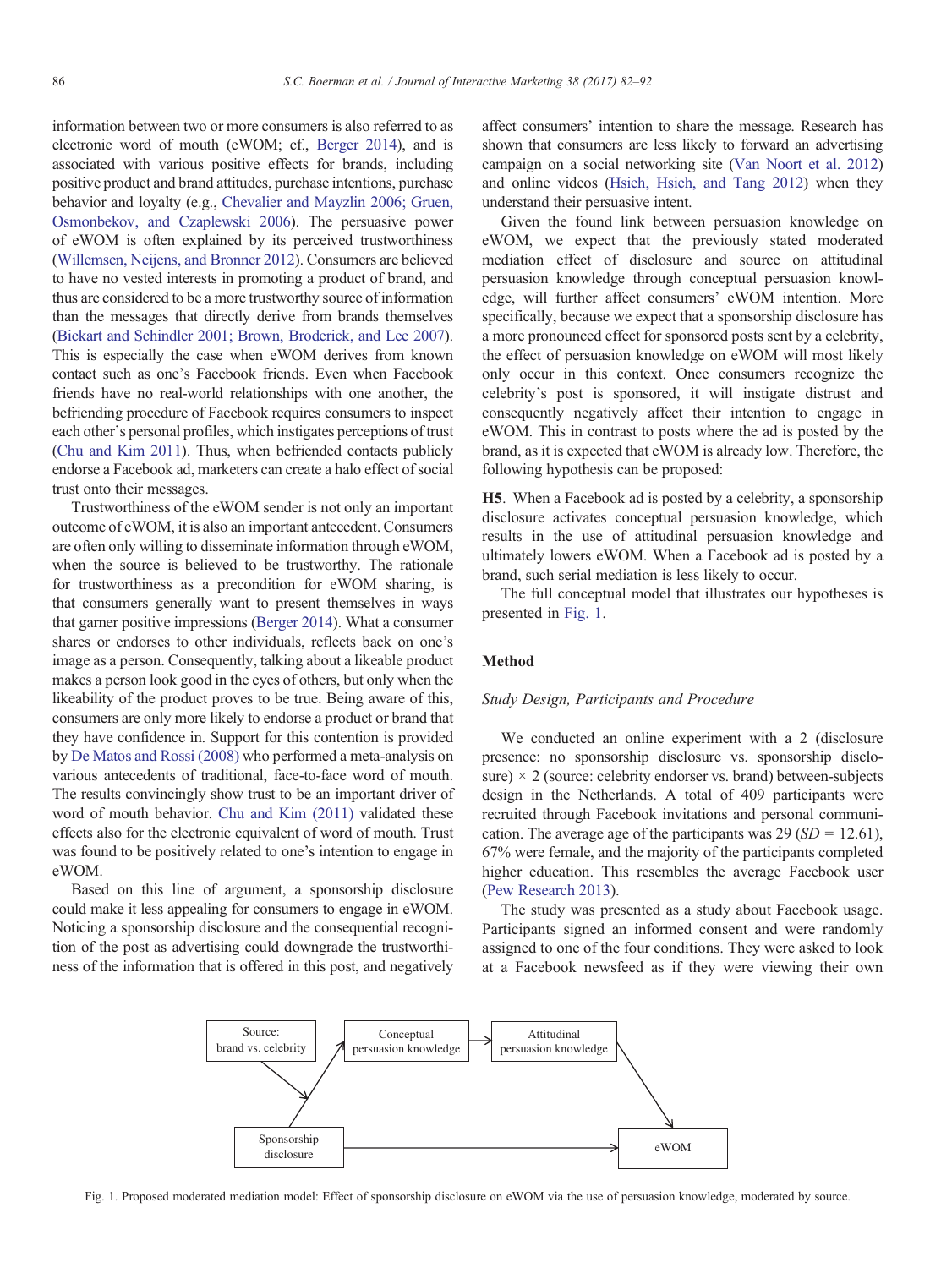Facebook page. Then, a newsfeed including the ad from one of the four conditions was shown. Participants could look at the newsfeed as long as they wanted before continuing with the questionnaire. The questionnaire started with a question about the frequency of Facebook usage, followed by participants' attitude towards the Facebook post and their intention to share the post. These questions were followed by brand responses (i.e., brand recall, brand familiarity, and brand attitude) and persuasion knowledge (i.e., conceptual and attitudinal). With this order of questions, we made sure that brand responses were not primed by questions that revealed the commercial nature of the Facebook post. The questionnaire ended with questions about participants' recall and recognition of the disclosure, and demographics.

## Stimulus Materials

The stimulus materials consisted of an iPad screenshot showing a newsfeed on Facebook. The app-version of Facebook contains less information and less advertising, and thus provides a more neutral and less distracting newsfeed in comparison to the web version. Apart from manipulating the source and the disclosure, the stimulus materials were kept identical across conditions. The newsfeed belonged to a fictitious person, and only showed the sponsored post and a list of fictitious friends on the right.

The ad in the newsfeed showed a picture of an international celebrity, David Beckham, drinking a cup of coffee with the brand Illy on it. The source of the post was identified by name and profile picture (i.e., a picture of David Beckham or the Illy logo) above the post. The post from David Beckham said: 'Starting the day with a nice cup of coffee!', and the post from Illy said: 'David Beckham starts his day with a nice cup of coffee!' The sponsorship disclosure consisted of a badge with the text 'Sponsored' that appeared underneath the source's name, which is identical to disclosures that are actually posted on Facebook. David Beckham and the coffee brand Illy were chosen due to the likelihood that both females and males are likely to appreciate these sources. By doing so, we aimed to rule out potential gender differences.

To check whether participants noticed the disclosure, we showed a picture of the sponsorship disclosure used in the experiment and asked the participants to indicate whether they recognized seeing it  $(0 = no, 1 = yes)$ . Of all participants exposed to the disclosure  $(n = 225)$ , 59%  $(n = 133)$  did not recognize the disclosure. This high percentage is in line with other disclosure studies (e.g., [Boerman, Van Reijmersdal, and](#page-10-0) [Neijens 2012; Campbell, Mohr, and Verlegh 2013; Wojdynski](#page-10-0) [and Evans 2016](#page-10-0)) and provides new evidence of how little attention is paid to sponsorship disclosures. In addition, there were 15 participants who claimed to recognize the disclosure, but were not exposed to it because they were in the no disclosure condition. To test whether the recognition of the disclosure influenced the effects of the disclosure, we additionally examined the interaction between disclosure exposure and disclosure recognition, which are reported in the Results section.

#### Measures

#### Conceptual Persuasion Knowledge

We measured conceptual persuasion knowledge (conceptual PK) by asking participants to indicate on a 7-point scale to what extent they agreed with the statement "The Facebook post was advertising" ( $M = 5.72$ ,  $SD = 1.39$ ). Similar one-item measures have been used in earlier studies to estimate consumers' ability to recognize advertising ([Boerman, Van Reijmersdal, and](#page-10-0) [Neijens 2012; Ham, Nelson, and Das 2015](#page-10-0)).

#### Attitudinal Persuasion Knowledge

We measured attitudinal persuasion knowledge (attitudinal PK) by asking participants to indicate whether they agreed  $(1 = strongly disagree, 7 = strongly agree)$  with the statement, "I think the Facebook post was…": "honest," "trustworthy," "convincing," "biased" and "not credible" [\(Boerman, Van](#page-10-0) [Reijmersdal, and Neijens 2012; Ohanian 1990;](#page-10-0) Cronbach's alpha  $=$  .74). The mean of these five items is used as measurement of attitudinal PK. Items were (re)coded so that high scores of attitudinal PK correspond to more critical and distrusting attitudes ( $M = 4.65$ ,  $SD = 0.98$ ).

#### eWOM

To measure eWOM intention we used two items that measure intention to share ("I think this Facebook post is worth sharing with others," "I will recommend this Facebook post to others"; [Eckler](#page-10-0) [and Bolls 2011](#page-10-0)), and added two items that reflect other ways to engage in eWOM on Facebook ("I would 'like' this Facebook post," "I would comment on this Facebook post"). Participants were asked to indicate to what extent they agreed with the statements on a 7-point Likert scale ( $1 =$  strongly disagree,  $7 =$ strongly agree). Factor analysis revealed that the items load on one factor (Eigenvalue = 2.86, explained variances =  $71.41\%$ , Cronbach's alpha = .86). The measure of eWOM consisted of the mean score of the four items ( $M = 2.27$ ,  $SD = 1.20$ ).

#### Control Variables

To ensure that the effects of the disclosure and the ad source were not caused by other differences between the experimental groups, a number of control variables were measured. The frequency of Facebook usage was measured by asking participants how often they checked their Facebook accounts ( $1 = never, 2 =$ less than once a month,  $3$  = weekly 2–5 times,  $4$  = once a week,  $5 = once \space a \space day, \space 6 = 2-5 \space times \space a \space day, \space 7 = 6-10 \space times \space a \space day, \space 8 = 6 \space times \space at \space 10 \space times \space at \space 10 \space times \space at \space 10 \space times \space at \space 10 \space times \space at \space 10 \space times \space at \space 10 \space times \space at \space 10 \space times \space at \space 10 \space times \space at \space 10 \space times \space at \space 10 \space times \space at \space 10 \space times \space at \space 10 \space times \space at \space 10 \space times \space at \space 10 \space times \space at \space 1$  $11-15$  times a day,  $9 = 16$  or more times a day). Most participants (30%) said to check their Facebook account two to five times a day, whereas 21% checked their accounts six to ten times a day. The majority of the participants stated to be familiar with the brand Illy (76%). In addition, age, education, and sex were measured.

### Results

#### Importance of Disclosure Recognition

As described in the [Method](#page-5-0) section, an important outcome of our experiment is that many participants did not remember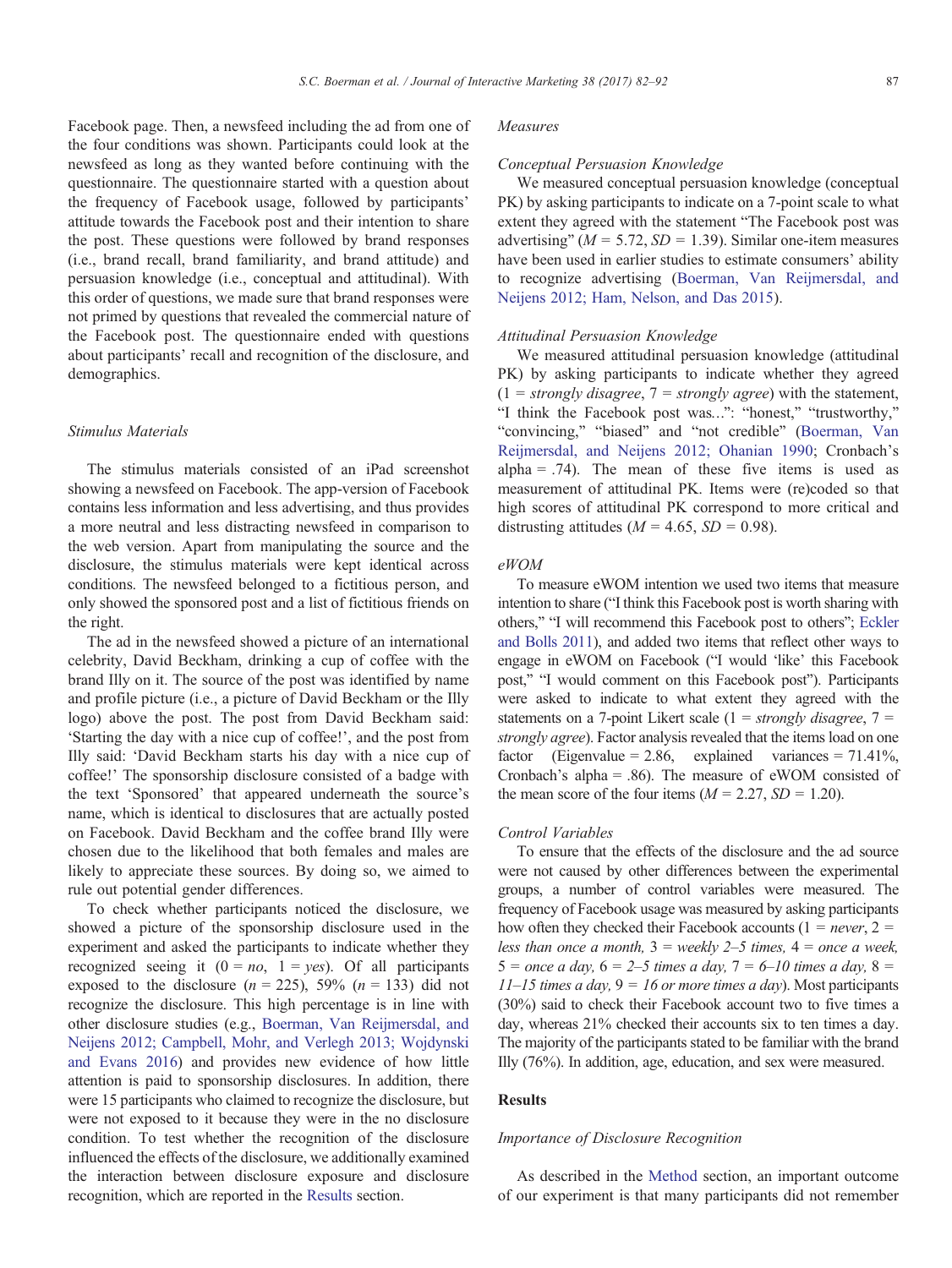seeing the sponsorship disclosure, even when it was present. To understand how the recognition of the disclosure influenced the effects of disclosure presence on conceptual PK, we conducted an ANCOVA with conceptual PK as the dependent variable, and disclosure presence and disclosure recognition as factors. Brand familiarity and Facebook usage were included as covariates. Because of unequal group sizes, the sample was bootstrapped with 1,000 replications (for discussion of how bootstrapping can be applied for inferential problems see e.g., [Hayes 2013;](#page-10-0) [Sadooghi-Alvandi and Jafari 2013\)](#page-10-0).

The results showed a significant interaction effect between disclosure presence and disclosure recognition on conceptual PK,  $F(1, 403) = 4.53$ ,  $p = .034$ , partial eta<sup>2</sup> = .01. Pairwise comparisons (LSD) revealed that presence of the disclosure only significantly increased conceptual PK for the participants' who recognized seeing it  $(M = 6.10, SD = 1.17; n = 92)$ , compared to those who did not recognize it  $(M = 5.34, SD =$ 1.50;  $n = 133$ ),  $p < .001$ . In addition, there was no significant difference between the participants who were exposed to a Facebook post without a disclosure and correctly said to not have seen it ( $M = 5.52$ ,  $SD = 1.46$ ;  $n = 169$ ), and those who falsely recognized the disclosure ( $M = 5.47$ ,  $SD = 1.60$ ;  $n =$ 15),  $p = .702$ . Furthermore, when comparing participants who recognized seeing the disclosure, disclosure presence had a marginally significant positive effect compared to no disclosure  $(p = .064)$ . For the participants who did not recall seeing a disclosure, there was no effect on conceptual PK of disclosure presence  $(p = .281)$ .

These findings indicate the importance of not just the presence of a disclosure, but also of consumers' recognition of this disclosure. The disclosure did not appear to have any effect on conceptual PK when participants did not notice it. Because we are interested in the effects of a disclosure when consumers are made aware of this practice through a disclosure, we created four quasi-experimental conditions, based on disclosure presence and recognition.

For all following analyses, we excluded the participants who were exposed to a Facebook post with a disclosure but did not recognize this presence  $(n = 133)$  and the participants who claimed to recognize the disclosure but were exposed to a Facebook post in which the disclosure was not present  $(n = 15)$ . This left a subsample of 261 participants whose disclosure recognition matched the presence of the disclosure (no disclosure and brand  $n = 84$ , no disclosure and celebrity  $n = 85$ , disclosure and brand  $n = 38$ , disclosure and celebrity  $n = 54$ <sup>3</sup>.

The quasi-experimental groups did not differ in terms of sex,  $\chi^2$  (3) = 0.73, p = .866, education,  $F(3, 255) = 0.59$ , p = .624, age,  $F(3, 257) = 0.24$ ,  $p = .867$ , Facebook usage,  $F(3, 257) =$ 

2.07,  $p = .105$ , and brand familiarity,  $\chi^2$  (3) = 2.81,  $p = .422$ . As the majority of all participants stated to be familiar with the brand (76%), brand familiarity was included as a control variable in all analyses. In addition, because the frequency of Facebook usage may influence consumers' willingness to engage in eWOM, we also included this variable as a covariate in all analyses.

# Effects of Disclosure and Source on the Use of Conceptual Persuasion Knowledge

To test H1, H2, and H3, we conducted an ANCOVA with the new disclosure variable (based on disclosure presence and disclosure recognition) and source as factors, conceptual PK as dependent variable, and brand familiarity and Facebook usage as covariates. Again, the sample was bootstrapped with 1,000 replications to control for difference in group sizes. In support of H1, the results revealed that in this subsample, conceptual PK was significantly higher when the Facebook ad included a disclosure that was noticed  $(M = 6.10, SD = 1.17; n = 92)$ , compared to a Facebook ad that did not include a disclosure  $(M = 5.52, SD = 1.46; n = 169), F(1, 255) = 12.61, p < .001,$ partial eta<sup>2</sup> = .54. In addition and in line with H2, the source of the Facebook post (brand  $n = 122$ , celebrity  $n = 139$ ) had a significant effect on conceptual PK,  $F(1, 255) = 12.27$ ,  $p =$ .001, partial eta<sup>2</sup> = .05. Participants were significantly more likely to recognize the Facebook ad as advertising when it was posted by a brand  $(M = 6.09, SD = 1.14)$  than when it was posted by a celebrity ( $M = 5.40$ ,  $SD = 1.51$ ).

Most importantly, these main effects appear to be contingent upon a significant interaction effect between the disclosure and source on conceptual PK,  $F(1, 255) = 9.67$ ,  $p = .002$ , partial  $eta^2 = .04$ . Fig. 2 illustrates this interaction effect. Pairwise comparisons (LSD) showed significant differences between the no disclosure  $(M_{\text{celepriv} + \text{no disclosure}} = 4.98, SD = 1.59)$  and the recognized disclosure condition  $(M_{\text{celebrity}} + \text{recognized disclo-}$  $s_{\text{sure}} = 6.07$ ,  $SD = 1.08$ ) when the Facebook ad was posted by the celebrity ( $p < .001$ ). However, the effect of the recognized disclosure was not significant when it was posted by the brand ( $p = .749$ ;  $M_{\text{brand + no}}$  disclosure = 6.07,  $SD = 1.06$ ;  $M$ brand + recognized disclosure = 6.13,  $SD = 1.30$ ). In addition, when



Fig. 2. Effect of sponsorship disclosure (present and recognized vs. no disclosure) on conceptual persuasion knowledge, moderated by source.

<sup>&</sup>lt;sup>3</sup> We tested for self-selection using the Heckman two-step procedure. Following the steps suggested by [Smits \(2003\)](#page-11-0), we calculated the so-called Lambda variable. Lambda reflects the effects of all unmeasured characteristics related to disclosure recognition, and by including it in our analyses as a control variable all other predictors in the analysis are freed from this effect ([Smits](#page-11-0) [2003\)](#page-11-0). We ran all our analyses with Lambda as a control variable, and this led to the same results. Moreover, Lambda was insignificant in all analyses, which means that no selection-bias could be detected based on the Heckman procedure.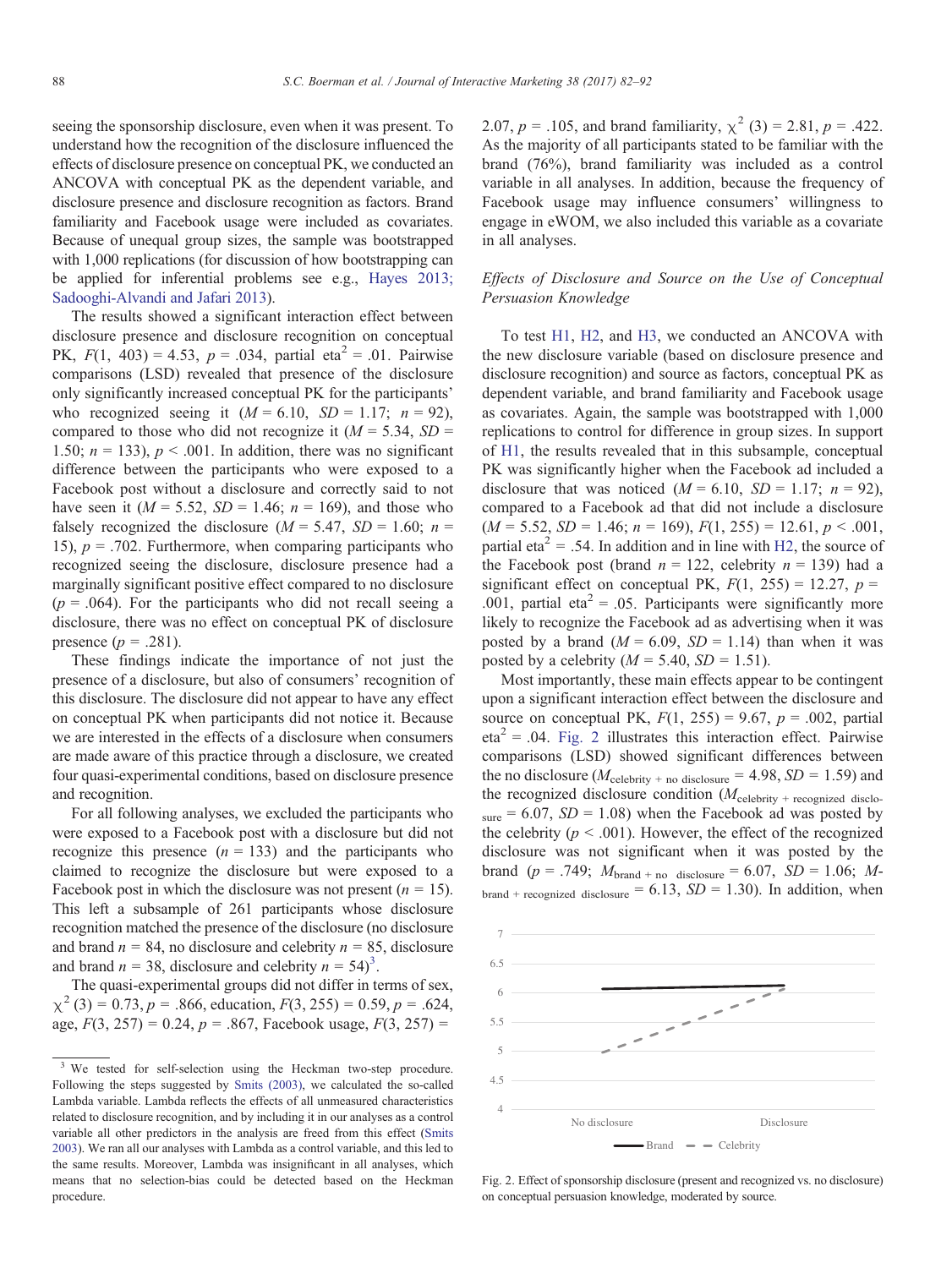the post did not include a disclosure, participants recognized the post by the brand significantly better as advertising than the message by the celebrity ( $p < .001$ ). When the post was accompanied by a disclosure and this disclosure was recognized, there were no differences in recognition of advertising between the two sources ( $p = .805$ ). In other words, the mean score in conceptual PK was usually quite high (i.e., 6), and was lower only when the Facebook ad was posted by a celebrity and did not include a disclosure. These results support H3.

# Moderated Mediation Effect on Attitudinal Persuasion Knowledge

To test the moderated mediation model proposed in H4, we used Model 7 in the PROCESS macro ([Hayes 2013\)](#page-10-0). This SPSS macro uses an ordinary least squares regression-based path analytical framework to estimate the direct and indirect effects in mediator models. We used 10,000 bootstrap samples to estimate the 95% bias-corrected bootstrap confidence intervals (BCIs) for inferences regarding indirect effects and conditional effects. We ran a model with sponsorship disclosure (new variable based on presence and recognition) as the independent variable, source as the moderator, conceptual PK as the mediator, and attitudinal PK as the dependent variable. Brand familiarity and Facebook usage were included as covariates. The results showed no significant direct effect of the recognized disclosure on attitudinal PK ( $b =$ 0.00,  $p = 0.978$ ) and a significant interaction effect between the recognized disclosure and source on conceptual PK ( $b = 1.05$ ,  $p = .002$ ). In addition, we found a significant positive effect of conceptual PK on attitudinal PK ( $b = 0.30$ ,  $p < .001$ ). This indicates that the recognition of the Facebook ad as advertising increased critical and distrusting feelings towards the ad.

The index of moderated mediation was significant (index of moderated mediation =  $0.31$ , boot SE = .11, BCI [.130, .570]). The conditional effects demonstrated that the indirect effect of a recognized disclosure on attitudinal PK via conceptual PK was significant only when the Facebook ad was posted by the celebrity (indirect effect  $= 0.34$ , boot  $SE = .08$ , BCI [.200, .524]). This indirect effect was not significant when the Facebook ad was posted by the brand (indirect effect  $= 0.02$ , boot  $SE =$ .07, BCI [−.127, .157]). Hence, when a Facebook ad is posted by a celebrity, a disclosure that is noticed increases the recognition of the post as advertising, and this leads to more distrust of the post. H4 is thus supported.

#### Effects on the Intention to Engage in eWOM

H5 proposes an effect of a sponsorship disclosure on eWOM, moderated by the source of the sponsored Facebook post and mediated by conceptual and attitudinal persuasion knowledge in serial. The serial mediation model was tested using Model 6 in the PROCESS macro. In this serial multiple mediation analysis, the disclosure (present and recognized vs. no disclosure) functioned as the independent variable, conceptual PK as the first mediator, attitudinal PK as the second mediator, and eWOM as the dependent variable. Brand familiarity and Facebook usage were included as covariates.

We ran the serial mediation models separately for the brand  $(n = 122)$  and celebrity conditions  $(n = 139)$ .

For the celebrity conditions, the results (see Fig. 3) demonstrated a significant indirect effect of the disclosure on eWOM (indirect effect =  $-0.27$ , boot SE = .11, 95% BCBCI [−.204; −.056]). This indirect effect of the recognized disclosure (vs. no disclosure) on eWOM was mediated by the effect of the disclosure on conceptual PK ( $b = 1.13$ ,  $p < .001$ ), which consequently increased attitudinal PK ( $b = 0.26$ ,  $p =$ .001), and ultimately resulted in lower intentions to engage in eWOM ( $b = 0.48$ ,  $p < .001$ ). The same analyses with only the brand conditions did not result in a significant indirect effect of the disclosure on eWOM (indirect effect =  $-0.02$ , boot SE = .07, 95% BCBCI [−.145; .123]). This provides support for the process as proposed in H5.

#### Conclusion and Discussion

This study addressed the effects of sponsorship disclosures in the context of sponsored Facebook posts. The purpose of the study was threefold. First, it aimed to gain insight into the effects of disclosures in Facebook posts on consumers' use of persuasion knowledge. Second, it examined under which conditions these effects occur by focusing on two types of sponsored content: posts that are disseminated by the brand itself versus celebrities who have been paid to endorse the brand. Third, it intended to unravel the process through which sponsorship disclosures are likely to affect consumers' responses to the advertising.

With respect to our first and second aims, we found that disclosing the commercial nature of a sponsored post can activate conceptual persuasion knowledge. Consumers were more likely to recognize a Facebook post as advertising when it was transparently labeled as such and when this label was noticed. Interestingly, this effect was contingent upon the source of the Facebook post. The mean scores of conceptual persuasion knowledge in response to posts sent by a brand were already quite high and did not appear to increase with the addition of a disclosure. This finding confirms the notion that, when a Facebook post is sent by a brand, consumers are not in need of a disclosure, as the brand itself signals its persuasive intent (cf.,[Jin](#page-11-0) [and Phua 2014\)](#page-11-0).

However, there was one condition in which the activation of conceptual persuasion knowledge was considerably lower, which was when the Facebook post was sent by a celebrity and



Fig. 3. Tested serial mediation model: Effect of sponsorship disclosure (present and recognized vs. no disclosure) on eWOM via conceptual and attitudinal persuasion knowledge. Only for the celebrity conditions  $(n = 139)$ .  $^{\dagger}p < .10$ ,  $*_{p}$  < .05,  $*_{p}$  < .01,  $*_{p}$  < .001.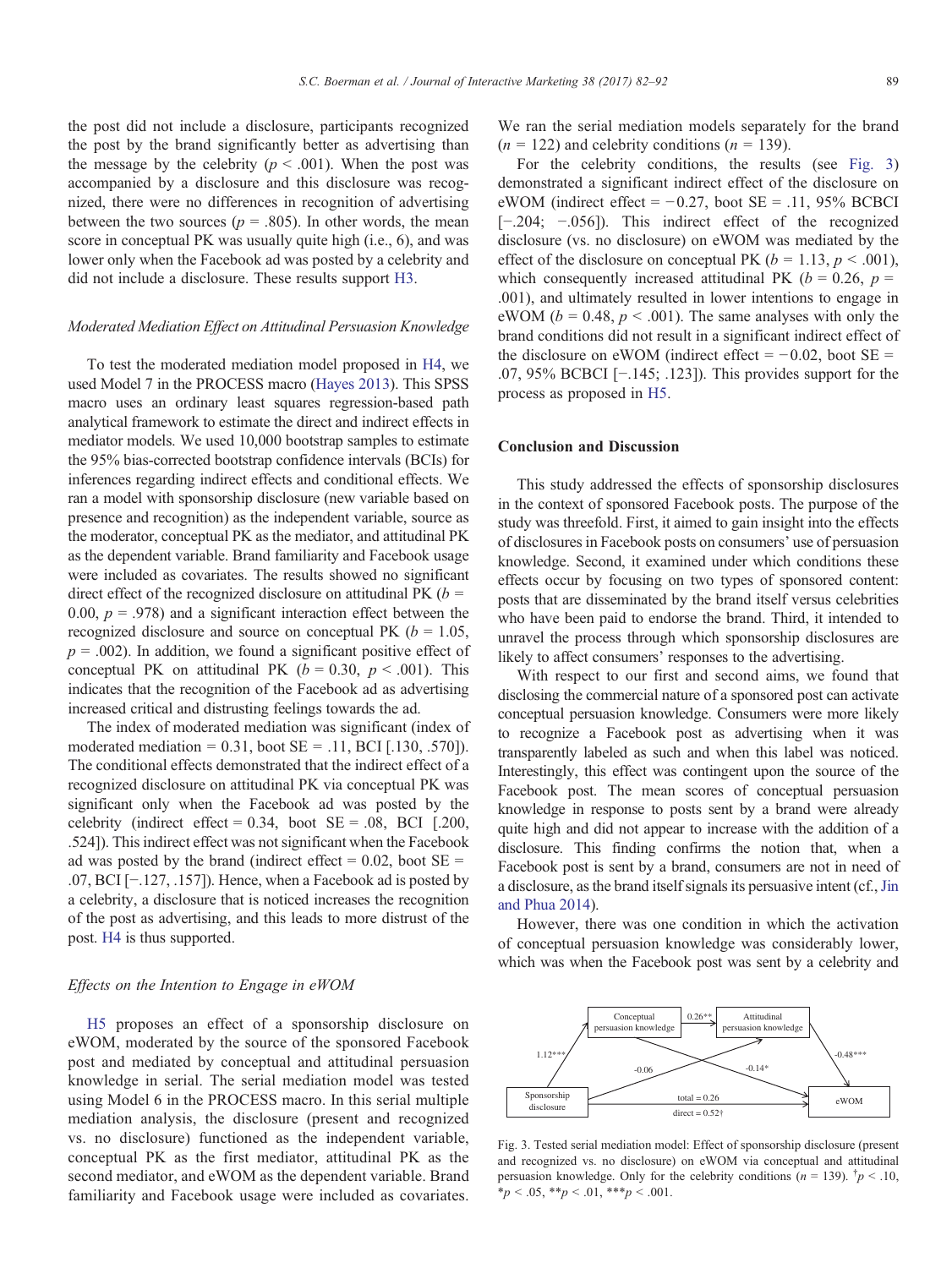did not include a 'Sponsored' label. In this situation, a sponsorship disclosure was able to externally help them to activate their persuasion knowledge (provided that the disclosure was noticed). Although the persuasion knowledge model [\(Friestad and Wright](#page-10-0) [1994\)](#page-10-0) postulates that consumers learn to recognize celebrity endorsements as persuasion tactics that could be resisted, our study suggests that this may not be the case in social media advertising. This confirms the idea that consumers have difficulties inferring the commercial nature of a celebrity endorsement, as they may have various motivations for posting a message. These motivations may include commercial and non-commercial motivations such as the desire to share a genuine liking for a product [\(Jansen et al.](#page-10-0) [2009; Wood and Burkhalter 2014](#page-10-0)). This makes this study one of the first to demonstrate that persuasion knowledge is an important underlying mechanism that explains why celebrity endorsement can work on social media. In addition, these findings have important implications for the persuasion knowledge model ([Friestad and Wright 1994\)](#page-10-0), by showing that consumers' persuasion knowledge regarding celebrity endorsements in the context of social media is not fully developed yet.

These findings also explain why a sponsorship disclosure only effectively activates persuasion knowledge in the celebrity endorsement condition. Given that this is the only situation in which consumers may not recognize a post as advertising by themselves, a sponsorship disclosure can externally help them to activate their persuasion knowledge. Interestingly, sponsorship disclosures do not change consumers' responses to Facebook posts that were sent by the brand itself because the brand name already seems to trigger persuasion knowledge. These findings indicate that there are important boundary conditions for the effects of sponsorship disclosures. Hence, the current regulations and guidelines that encourage companies to disclose any advertising on social media ([FTC 2013;](#page-10-0) [The Dutch Advertising Code 2014; WOMMA 2013](#page-10-0)) are effective in making consumers more aware of the commercial intent of sponsored posts, but only for posts sent by celebrities. A disclosure did not seem to be necessary for posts sent by a brand.

Concerning the third aim, the present study demonstrates that a sponsorship disclosure can help consumers to recognize celebrity endorsements on Facebook as advertising, and that this negatively affects consumers' responses to the ad. The recognition of the Facebook post as advertising (i.e., the activation of conceptual persuasion knowledge) causes consumers to develop critical and distrusting beliefs about this Facebook post (i.e., use of attitudinal persuasion knowledge), and in turn, this decreases their intention to engage in eWOM. This finding is in line with the notion of the correspondence bias ([Gilbert and Malone 1995; Jones 1979\)](#page-10-0), and the idea that celebrity endorsers are perceived as trustworthy sources with (more) pure motives ([Atkin and Block 1983; Erdogan 1999;](#page-10-0) [Freiden 1984](#page-10-0)). Informing consumers about the commercial nature of a celebrity's Facebook post, leads to a heightened understanding that the celebrity's decision to share the post was not motivated by a genuine liking of the brand. This causes consumers to generate critical and distrusting feelings, showing that consumers do not appreciate this.

Furthermore, with the use of Facebook to promote brands and products, marketers stimulate consumers to share their messages, in order to increase their reach and capitalize on consumers' credibility. Our study suggests that consumers were overall not very likely to engage in eWOM about the Facebook post. Moreover, it revealed that disclosing the commercial purpose of a message disseminated by a celebrity reduces the effectiveness of the celebrity endorsement, as it made consumers even less likely to share the message. In other words, a sponsorship disclosure can have important detrimental effects for celebrity endorsements on Facebook, and persuasion knowledge is an important underlying mechanism explaining this effect. An interesting question that asks for follow-up research is whether similar effects are likely to occur for peers as endorsers of products. Brands are not only using celebrities to disseminate their content, but also stimulate everyday consumers to share and post branded content on social media. As it may be even more difficult to infer the commercial nature of such endorsements, disclosures may be even more necessary and more effective in these contexts. Therefore, an interesting venue for future research is to examine the effects of endorsements by peers instead of celebrities as disseminators of sponsored content.

An important unanticipated finding of this study is the fact that 56% of all participants exposed to a disclosure did not recognize this disclosure. This high percentage is in line with other disclosure studies (e.g., [Boerman, Van Reijmersdal, and](#page-10-0) [Neijens 2012; Campbell, Mohr, and Verlegh 2013; Wojdynski](#page-10-0) [and Evans 2016](#page-10-0)) and provides new evidence of how little attention is paid to sponsorship disclosures. This finding is of importance because it shows that the results should be carefully interpreted. Many Facebook users will not notice a sponsorship disclosure, making it unlikely to affect the use of persuasion knowledge. This means that, although sponsorship disclosures can have important negative consequences for celebrity endorsements on Facebook, this will only occur for consumers who notice the disclosure.

From a legal perspective, this means that even when marketers show compliance with the social media advertising regulations ([FTC 2013; The Dutch Advertising Code 2014;](#page-10-0) [WOMMA 2013\)](#page-10-0), a disclosure is often not noticed and thus does not always successfully inform consumers that a message is sponsored. Further research is needed to examine how sponsorship disclosures can be made noticeable, and thus more effective in making consumers aware of social media advertising. In addition, although our study provides some interesting and new insights into consumers' level of persuasion knowledge about social media advertising, this was measured in an experimental context. Further research could investigate consumers' level of persuasion knowledge through more extensive surveys to gain insights into their actual knowledge of sponsored content in general.

Although our study provides important new insights into the effects of disclosures of sponsored Facebook posts, it does have some limitations. For instance, our study involved only one Facebook post, for one product (i.e., coffee) and brand (i.e., Illy), and one celebrity (i.e., David Beckham). As the effects of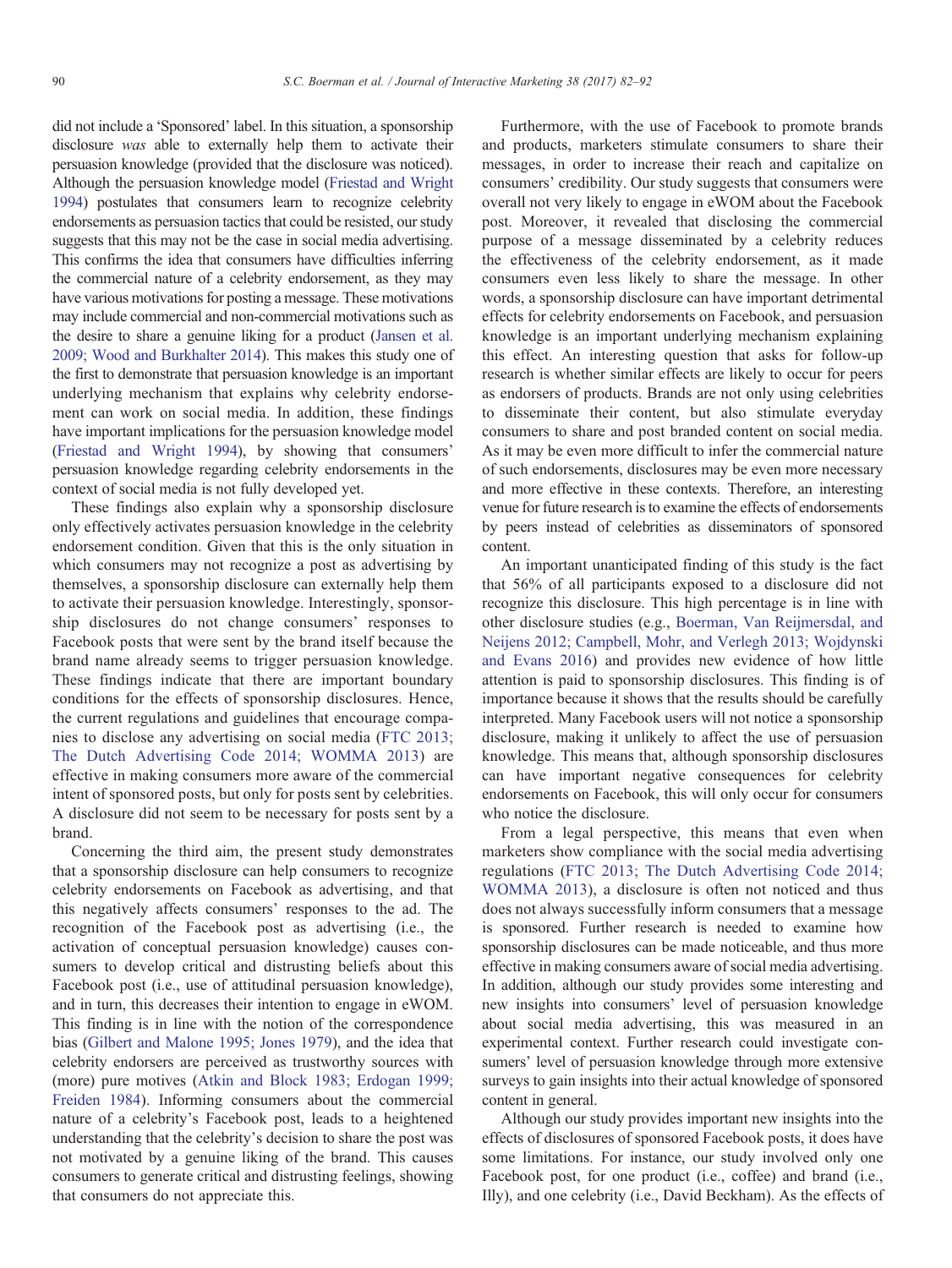<span id="page-10-0"></span>sponsored content may differ between different types of products, may depend on people's attitude towards and perceptions of the celebrity, and may be influenced by the perceived fit between brand and celebrity (e.g., Bergvist and Zhou 2016; Erdogan 1999; Wood and Burkhalter 2014), further research is needed to understand whether our findings can be generalized to a wider range of brands and celebrities.

Furthermore, this study was conducted in the Netherlands. It is important to note that trust in social media advertising and opinions posted online are generally lower in Europe and the US than in Asia, Latin America, and Africa [\(Nielsen 2015](#page-11-0)). These findings suggest that the effects of disclosures might differ between countries. However, if disclosures make skeptical consumers even more skeptical, these effects may be even more pronounced for those who are less skeptical of advertising. Further research is needed to compare disclosure effects between countries.

Altogether, our study shows that sponsorship disclosures informing consumers about the commercial purpose of sponsored Facebook posts can have important detrimental effects for celebrity endorsements. When a sponsorship disclosure is noticed, it takes away the advantage of celebrity endorsement by increasing the recognition of advertising and consequently generating distrust in the ad and lowering the intention to engage in eWOM. Alternatively, sponsorship disclosures do not appear to harm Facebook ads posted by brands. Because consumers recognize messages sent by brands as advertising, these types of advertising may not be perceived as deceptive.

#### References

- An, Soontae and Susannah Stern (2011), "[Mitigating the Effects of Advergames](http://refhub.elsevier.com/S1094-9968(16)30078-0/rf0005) [on Children. Do Advertising Breaks Work?](http://refhub.elsevier.com/S1094-9968(16)30078-0/rf0005)" Journal of Advertising, 40, 1, 43–[56.](http://refhub.elsevier.com/S1094-9968(16)30078-0/rf0005)
- Atkin, Charles and Martin Block (1983), "[Effectiveness of Celebrity](http://refhub.elsevier.com/S1094-9968(16)30078-0/rf0010) Endorsers," [Journal of Advertising Research](http://refhub.elsevier.com/S1094-9968(16)30078-0/rf0010), 23, 1, 57–61.
- Bennett, Michelle, Anthony Pecotich, and Sanjay Putrevu (1999), "[The](http://refhub.elsevier.com/S1094-9968(16)30078-0/rf0015) [Influence of Warnings on Product Placements,](http://refhub.elsevier.com/S1094-9968(16)30078-0/rf0015)" in European Advances in Consumer Research. [Bernard Dubois, Tina M. Lowrey, L.J. Shrum, Marc](http://refhub.elsevier.com/S1094-9968(16)30078-0/rf0015) [Vanhuele, editors. 4th ed. , Provo, UT: Association for Consumer Research.](http://refhub.elsevier.com/S1094-9968(16)30078-0/rf0015) 193–[200.](http://refhub.elsevier.com/S1094-9968(16)30078-0/rf0015)
- Berger, Jonah (2014), "[Word of Mouth and Interpersonal Communication: A](http://refhub.elsevier.com/S1094-9968(16)30078-0/rf0020) [Review and Directions for Future Research,](http://refhub.elsevier.com/S1094-9968(16)30078-0/rf0020)" Journal of Consumer Psychology[, 24, 4, 586](http://refhub.elsevier.com/S1094-9968(16)30078-0/rf0020)–607.
- Bergvist, Lars and Kris Q. Zhou (2016), "[Celebrity Endorsements: A Literature](http://refhub.elsevier.com/S1094-9968(16)30078-0/rf0025) Review and Research Agenda," [International Journal of Advertising](http://refhub.elsevier.com/S1094-9968(16)30078-0/rf0025), 4, 35, [642](http://refhub.elsevier.com/S1094-9968(16)30078-0/rf0025)–63.
- Bickart, Barbara and Robert M. Schindler (2001), "[Internet Forums as](http://refhub.elsevier.com/S1094-9968(16)30078-0/rf0030) [Influential Sources of Consumer Information,](http://refhub.elsevier.com/S1094-9968(16)30078-0/rf0030)" Journal of Interactive Marketing[, 15, 3, 31](http://refhub.elsevier.com/S1094-9968(16)30078-0/rf0030)–40.
- Boerman, Sophie C., Eva A. Van Reijmersdal, and Peter C. Neijens (2012), "[Sponsorship Disclosure: Effects of Duration on Persuasion Knowledge and](http://refhub.elsevier.com/S1094-9968(16)30078-0/rf0035) Brand Responses," [Journal of Communication](http://refhub.elsevier.com/S1094-9968(16)30078-0/rf0035), 62, 6, 1047–64.
- Brown, Jo, Amanda J. Broderick, and Nick Lee (2007), "[Word of Mouth](http://refhub.elsevier.com/S1094-9968(16)30078-0/rf0040) [Communication Within Online Communities: Conceptualizing the Online](http://refhub.elsevier.com/S1094-9968(16)30078-0/rf0040) Social Network," [Journal of Interactive Marketing](http://refhub.elsevier.com/S1094-9968(16)30078-0/rf0040), 21, 3, 2–20.
- Cain, Rita M. (2011), "[Embedded Advertising on Television: Disclosure,](http://refhub.elsevier.com/S1094-9968(16)30078-0/rf0045) Deception and Free Speech Rights," [Journal of Public Policy & Marketing](http://refhub.elsevier.com/S1094-9968(16)30078-0/rf0045), [30, 2, 226](http://refhub.elsevier.com/S1094-9968(16)30078-0/rf0045)–38.
- Campbell, Margaret C. and Amna Kirmani (2000), "[Consumers' Use of](http://refhub.elsevier.com/S1094-9968(16)30078-0/rf0050) [Persuasion Knowledge: The Effects of Accessibility and Cognitive](http://refhub.elsevier.com/S1094-9968(16)30078-0/rf0050) [Capacity on Perceptions of an Influence Agent,](http://refhub.elsevier.com/S1094-9968(16)30078-0/rf0050)" The Journal of Consumer Research[, 27, 1, 69](http://refhub.elsevier.com/S1094-9968(16)30078-0/rf0050)–83.
- ———, Gina S. Mohr, and Peeter W.J. Verlegh (2013), "[Can Disclosures Lead](http://refhub.elsevier.com/S1094-9968(16)30078-0/rf0055) [Consumers to Resist Covert Persuasion? The Important Roles of Disclosure](http://refhub.elsevier.com/S1094-9968(16)30078-0/rf0055) Timing and Type of Response," [Journal of Consumer Psychology](http://refhub.elsevier.com/S1094-9968(16)30078-0/rf0055), 23, 4, [483](http://refhub.elsevier.com/S1094-9968(16)30078-0/rf0055)–95.
- Chevalier, Judith A. and Dina Mayzlin (2006), "[The Effect of Word of Mouth](http://refhub.elsevier.com/S1094-9968(16)30078-0/rf0060) [on Sales: Online Book Reviews,](http://refhub.elsevier.com/S1094-9968(16)30078-0/rf0060)" Journal of Marketing Research, 43, 3, [345](http://refhub.elsevier.com/S1094-9968(16)30078-0/rf0060)–54.
- Chu, Shu-Chuan and Yoojung Kim (2011), "[Determinants of Consumer](http://refhub.elsevier.com/S1094-9968(16)30078-0/rf0065) [Engagement in Electronic Word-of-Mouth \(eWOM\) in Social Networking](http://refhub.elsevier.com/S1094-9968(16)30078-0/rf0065) Sites," [International Journal of Advertising](http://refhub.elsevier.com/S1094-9968(16)30078-0/rf0065), 30, 1, 47–75.
- Cronley, Maria L., Frank R. Kardes, Perilou Goddard, and David C. Houghton (1999), "[Endorsing Products for the Money: The Role of Correspondence Bias](http://refhub.elsevier.com/S1094-9968(16)30078-0/rf0070) in Celebrity Advertising," [Advances in Consumer Research](http://refhub.elsevier.com/S1094-9968(16)30078-0/rf0070), 26, 627–31.
- Dahlén, Micael (2005), "[The Medium as a Contextual Cue: Effects of Creative](http://refhub.elsevier.com/S1094-9968(16)30078-0/rf0075) Media Choice," [Journal of Advertising](http://refhub.elsevier.com/S1094-9968(16)30078-0/rf0075), 34, 3, 89–98.
- De Vries, Lisette, Sonja Gensler, and Peter S.H. Leeflang (2012), "[Popularity of](http://refhub.elsevier.com/S1094-9968(16)30078-0/rf0325) [brand posts on brand fan pages: An Investigation of the Effects of Social](http://refhub.elsevier.com/S1094-9968(16)30078-0/rf0325) Media Marketing," [Journal of Interactive Marketing](http://refhub.elsevier.com/S1094-9968(16)30078-0/rf0325), 26, 2, 83–91.
- De Matos, Celso A. and Carlos A.V. Rossi (2008), "[Word-of-Mouth Communica](http://refhub.elsevier.com/S1094-9968(16)30078-0/rf0080)[tions in Marketing: A Meta-analytic Review of the Antecedents and](http://refhub.elsevier.com/S1094-9968(16)30078-0/rf0080) Moderators," [Journal of the Academy of Marketing Science](http://refhub.elsevier.com/S1094-9968(16)30078-0/rf0080), 36, 4, 578–96.
- Eckler, Petya and Paul Bolls (2011), "[Spreading the Virus: Emotional Tone of](http://refhub.elsevier.com/S1094-9968(16)30078-0/rf0085) [Viral Advertising and Its Effect on Forwarding Intentions and Attitudes,](http://refhub.elsevier.com/S1094-9968(16)30078-0/rf0085)" [Journal of Interactive Advertising](http://refhub.elsevier.com/S1094-9968(16)30078-0/rf0085), 11, 2, 1–11.
- Elberse, Anita and Jeroen Verleun (2012), "[The Economic Value of Celebrity](http://refhub.elsevier.com/S1094-9968(16)30078-0/rf0090) Endorsements," [Journal of Advertising Research](http://refhub.elsevier.com/S1094-9968(16)30078-0/rf0090), 52, 2, 149–65.
- Electronic Code of Federal Regulation (2016), "Title 16: Commercial Practices. Part 225 — Guides Concerning Use of Endorsements and Testimonials in Advertising," Retrieved from [http://www.ecfr.gov/cgi-bin/textidx?SID=](http://www.ecfr.gov/cgi-bin/textidx?SID=de10601c673ac6ac7500291dbfecca38&mc=true&node=pt16.1.255&rgn=div5) [de10601c673ac6ac7500291dbfecca38&mc=true&node=pt16.1.255&rgn=div5](http://www.ecfr.gov/cgi-bin/textidx?SID=de10601c673ac6ac7500291dbfecca38&mc=true&node=pt16.1.255&rgn=div5).
- Erdogan, B. Zafer (1999), "[Celebrity Endorsement: A Literature Review,](http://refhub.elsevier.com/S1094-9968(16)30078-0/rf0100)" [Journal of Marketing Management](http://refhub.elsevier.com/S1094-9968(16)30078-0/rf0100), 15, 4, 291–314.
- Farace, Stefania, Tom van Laer, Ko de Ruyter, D. Ko, and Martin Wetzels (2015), "The Selfie: Understanding Visualization of Stories in Consumer Photos," Retrieved from <http://dx.doi.org/10.2139/ssrn.2638273>.
- Federal Trade Commission (FTC) (2013), "com Disclosures. How to Make Effective Disclosures in Digital Advertising," Retrieved from [www.ftc.gov/](http://www.ftc.gov/sites/default/files/attachments/press-releases/ftc-staff-revises-online-advertising-disclosure-guidelines/130312dotcomdisclosures.pdf) [sites/default/files/attachments/press-releases/ftc-staff-revises-online](http://www.ftc.gov/sites/default/files/attachments/press-releases/ftc-staff-revises-online-advertising-disclosure-guidelines/130312dotcomdisclosures.pdf)[advertising-disclosure-guidelines/130312dotcomdisclosures.pdf.](http://www.ftc.gov/sites/default/files/attachments/press-releases/ftc-staff-revises-online-advertising-disclosure-guidelines/130312dotcomdisclosures.pdf)
- Freiden, Jon B. (1984), "[Advertising Spokesperson Effects: An Examination of](http://refhub.elsevier.com/S1094-9968(16)30078-0/rf0115) [Endorser Type and Gender on Two Audiences,](http://refhub.elsevier.com/S1094-9968(16)30078-0/rf0115)" Journal of Advertising Research[, 24, 5, 33](http://refhub.elsevier.com/S1094-9968(16)30078-0/rf0115)–41.
- Friestad, Marian and Peter Wright (1994), "[The Persuasion Knowledge Model:](http://refhub.elsevier.com/S1094-9968(16)30078-0/rf0120) [How People Cope with Persuasion Attempts,](http://refhub.elsevier.com/S1094-9968(16)30078-0/rf0120)" Journal of Consumer [Research](http://refhub.elsevier.com/S1094-9968(16)30078-0/rf0120), 21, 1, 1–31.
- Gilbert, Daniel T. and Patrick S. Malone (1995), "[The Correspondence Bias,](http://refhub.elsevier.com/S1094-9968(16)30078-0/rf0125)" [Psychological Bulletin](http://refhub.elsevier.com/S1094-9968(16)30078-0/rf0125), 117, 1, 21–38.
- Gruen, Thomas W., Talai Osmonbekov, and Andrew J. Czaplewski (2006), "[eWOM: The Impact of Customer-to-customer Online Know-how Ex](http://refhub.elsevier.com/S1094-9968(16)30078-0/rf0130)[change on Customer Value and Loyalty,](http://refhub.elsevier.com/S1094-9968(16)30078-0/rf0130)" Journal of Business Research, 59, [4, 449](http://refhub.elsevier.com/S1094-9968(16)30078-0/rf0130)–56.
- Ham, Chang-Dae, Michelle R. Nelson, and Susmita Das (2015), "[How to Measure](http://refhub.elsevier.com/S1094-9968(16)30078-0/rf0135) Persuasion Knowledge," [International Journal of Advertising](http://refhub.elsevier.com/S1094-9968(16)30078-0/rf0135), 34, 1, 17–53.
- Hayes, Andrew F. (2013), [Introduction to Mediation, Moderation, and](http://refhub.elsevier.com/S1094-9968(16)30078-0/rf0140) [Conditional Process Analysis: A Regression-based Approach](http://refhub.elsevier.com/S1094-9968(16)30078-0/rf0140). New York, [NY: Guilford Press.](http://refhub.elsevier.com/S1094-9968(16)30078-0/rf0140)
- Hibbert, Sally, Andrew Smith, Andrea Davies, and Fiona Ireland (2007), "[Guilt](http://refhub.elsevier.com/S1094-9968(16)30078-0/rf0145) [Appeals: Persuasion Knowledge and Charitable Giving,](http://refhub.elsevier.com/S1094-9968(16)30078-0/rf0145)" Psychology and Marketing[, 24, 8, 723](http://refhub.elsevier.com/S1094-9968(16)30078-0/rf0145)–42.
- Hovland, Carl I. and Walter Weiss (1951), "[The Influence of Source Credibility on](http://refhub.elsevier.com/S1094-9968(16)30078-0/rf0150) [Communication Effectiveness,](http://refhub.elsevier.com/S1094-9968(16)30078-0/rf0150)" Public Opinion Quarterly, 15, 4, 635–50.
- Hsieh, Jung-Kuei, Yi-Ching Hsieh, and Yu-Chien Tang (2012), "[Exploring the](http://refhub.elsevier.com/S1094-9968(16)30078-0/rf0155) [Disseminating Behaviors of eWOM Marketing: Persuasion in Online](http://refhub.elsevier.com/S1094-9968(16)30078-0/rf0155) Video," [Electronic Commerce Research](http://refhub.elsevier.com/S1094-9968(16)30078-0/rf0155), 12, 2, 201–24.
- Jansen, Bernard J., Mimi Zhang, Kate Sobel, and Abdur Chowdury (2009), "[Twitter Power: Tweets as Electronic Word of Mouth,](http://refhub.elsevier.com/S1094-9968(16)30078-0/rf0160)" Journal of the [American Society for Information Science and Technology](http://refhub.elsevier.com/S1094-9968(16)30078-0/rf0160), 60, 11, [2169](http://refhub.elsevier.com/S1094-9968(16)30078-0/rf0160)–88.